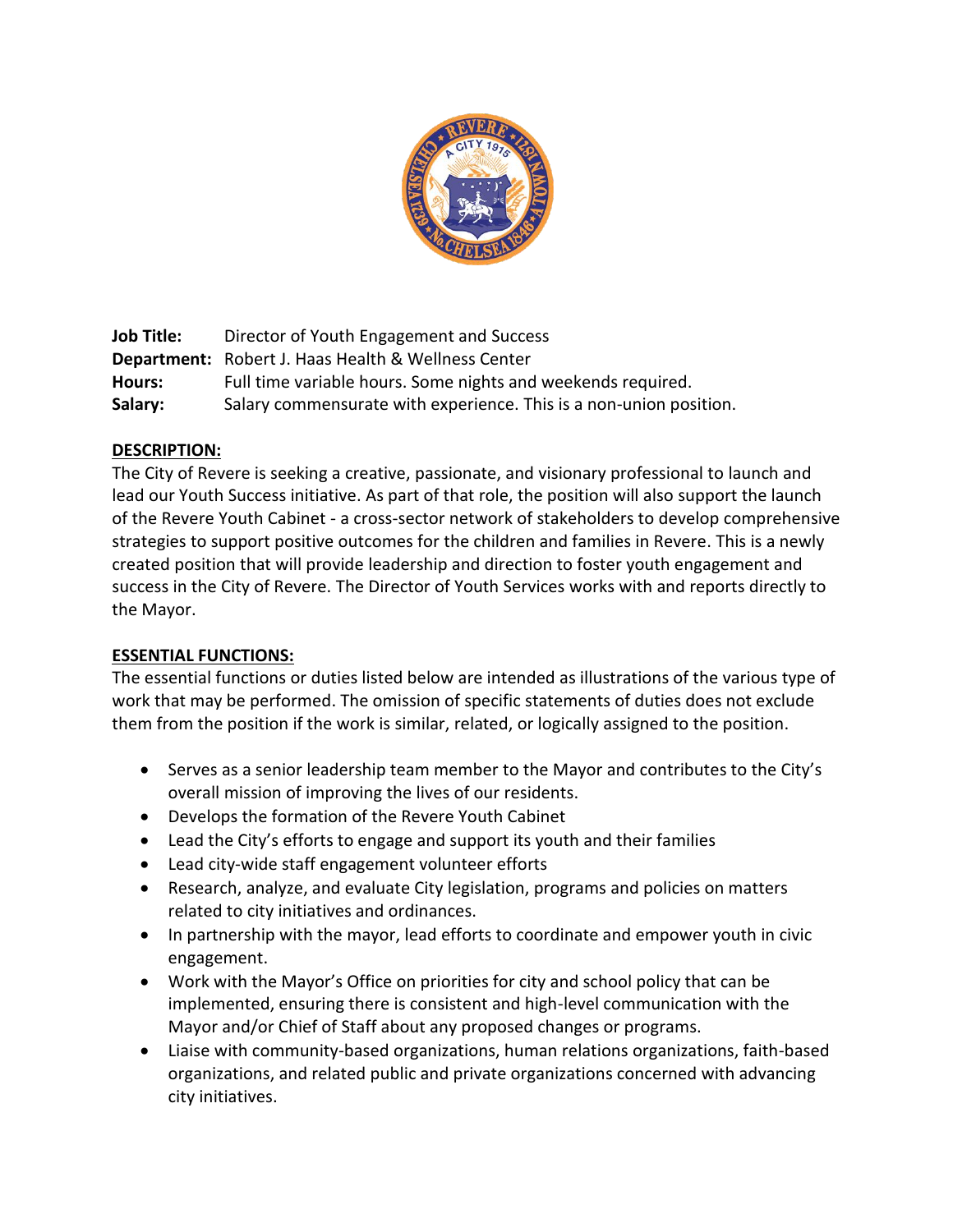- Working in conjunction with the City and School Human Resource Departments examine hiring practices and employment practices associated with community youth.
- Works with City departments, boards, commissions, and elected officials to identify and resolve any relevant issues.
- Represent the City at relevant public events and meetings.
- Identify and apply for grant funding opportunities to support city initiatives.
- Responsible for managing budgetary and financial information
- Responsible for working with City staff on annual budget preparation and management of expenses.
- Performs other related duties as required

### **QUALIFICATIONS:**

- Bachelor's degree in Humanities, Political Science or another related field required.
- Doctorate, Juris Doctor (JD) or Master's degree or Public Administration Master's Degree or related degree in Organizational Leadership, Civil Rights Law, Human Rights Law, or related field preferred.
- At least five (5) years of related experience working with a variety of socio-economic groups, as well as racially, ethnically, culturally, and linguistically diverse populations; or an equivalent combination of education and experience.
- Three to five (3-5) years of supervisory experience preferably in a government or nonprofit setting.
- Must be able to demonstrate excellent communication, personnel management, and interpersonal skills.
- Revere residency required or candidate must be able to demonstrate that he or she has a sufficient connection to the City to understand its cultural and political climate.
- Experience writing, preparing, and administering grants preferred.
- Ability to communicate in languages besides English could prove beneficial.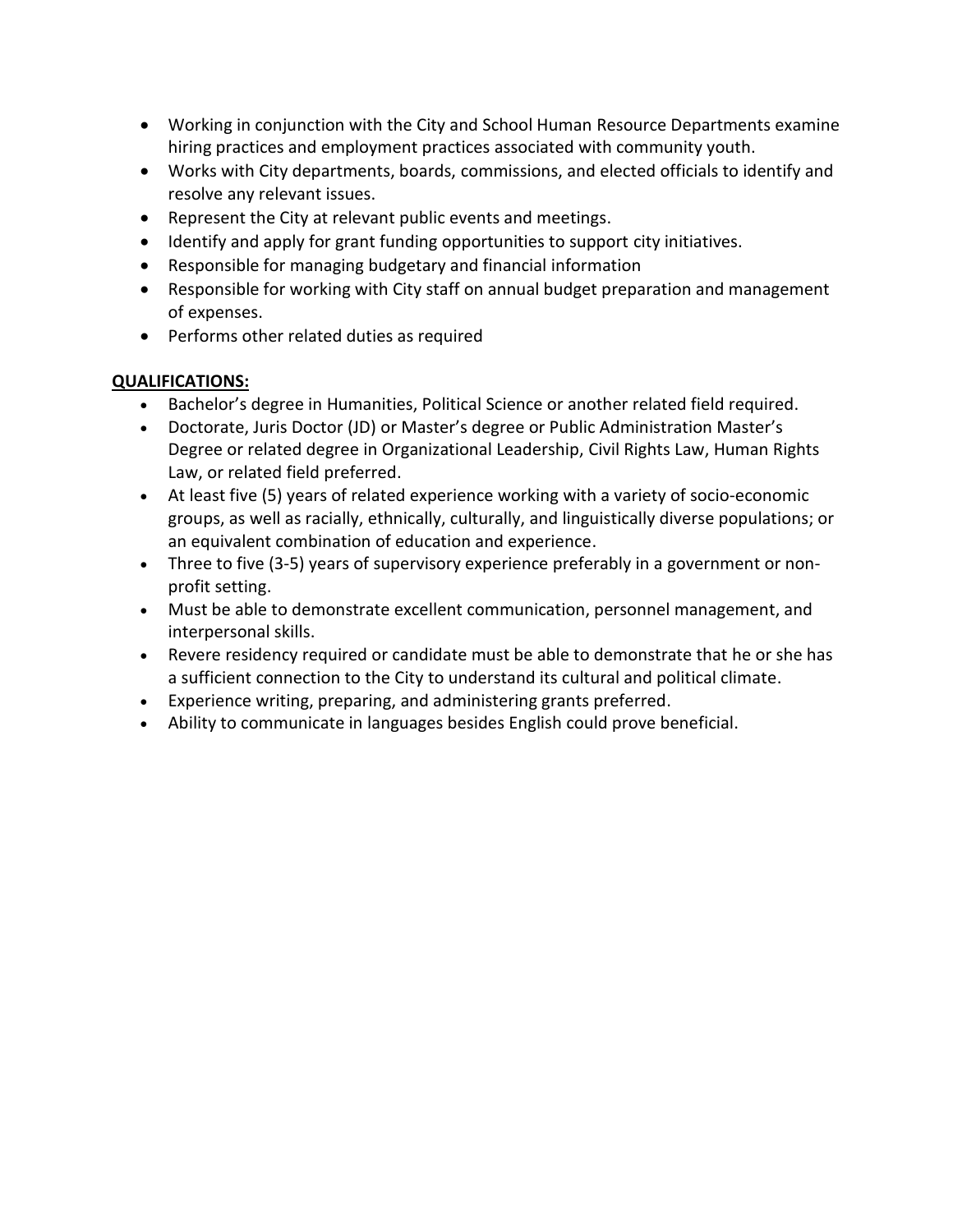### **KNOWLEDGE, SKILLS, AND ABILITIES:**

Knowledge:

- Knowledge and experience with federal and state civil rights laws. Familiarity with federal and state agencies authorized to enforce such laws.
- Proficiency in use of technology such as laptop, computers and tablets.
- Knowledge of MS Office products which include Outlook, Word, Excel, and PowerPoint.
- Knowledge of operation of standard office equipment, e.g. computers, fax, phone, printer, photocopier, and scanner.

Skills:

- Strong problem solving and interpersonal skills.
- Proven community organization skills.
- Confident/effective public speaker.
- Demonstrated conflict resolution and mediation skills.

### Abilities:

- Ability to maintain strict confidentiality.
- Ability to appropriately but firmly challenge deeply held beliefs and assumptions which perpetuate discrimination in a way that doesn't generate unnecessary conflict.
- Ability to establish and maintain effective working relationships.
- Ability to communicate effectively and efficiently both verbally and in writing.
- Ability to conduct well planned and executed public presentations.
- Ability to meet deadlines; effectively organize and manage multiple tasks, projects, and records.
- Ability to communicate effectively with multiple sectors including towns, local government, human service providers, schools, health care organizations, funders, faith organizations and the public.
- Ability to organize and motivate the public's involvement in a broad range of community-based activities.

# **WORK ENVIRONMENT**

Work is performed primarily in office conditions during regular business hours. The employee may be required to lift objects such as files, boxes of papers, office supplies, and office equipment weighing up to 30 pounds. The work environment characteristics described here are representative of those that an employee encounters while performing the essential functions of this job.

# **DISCLAIMER**

The above statements are intended to describe the general nature and level of work being performed by people assigned to this classification. They are not to be construed as an exhaustive list of all responsibilities, duties, and skills required of the person so classified. All personnel may be required to perform duties outside of their normal responsibilities from time to time as needed.